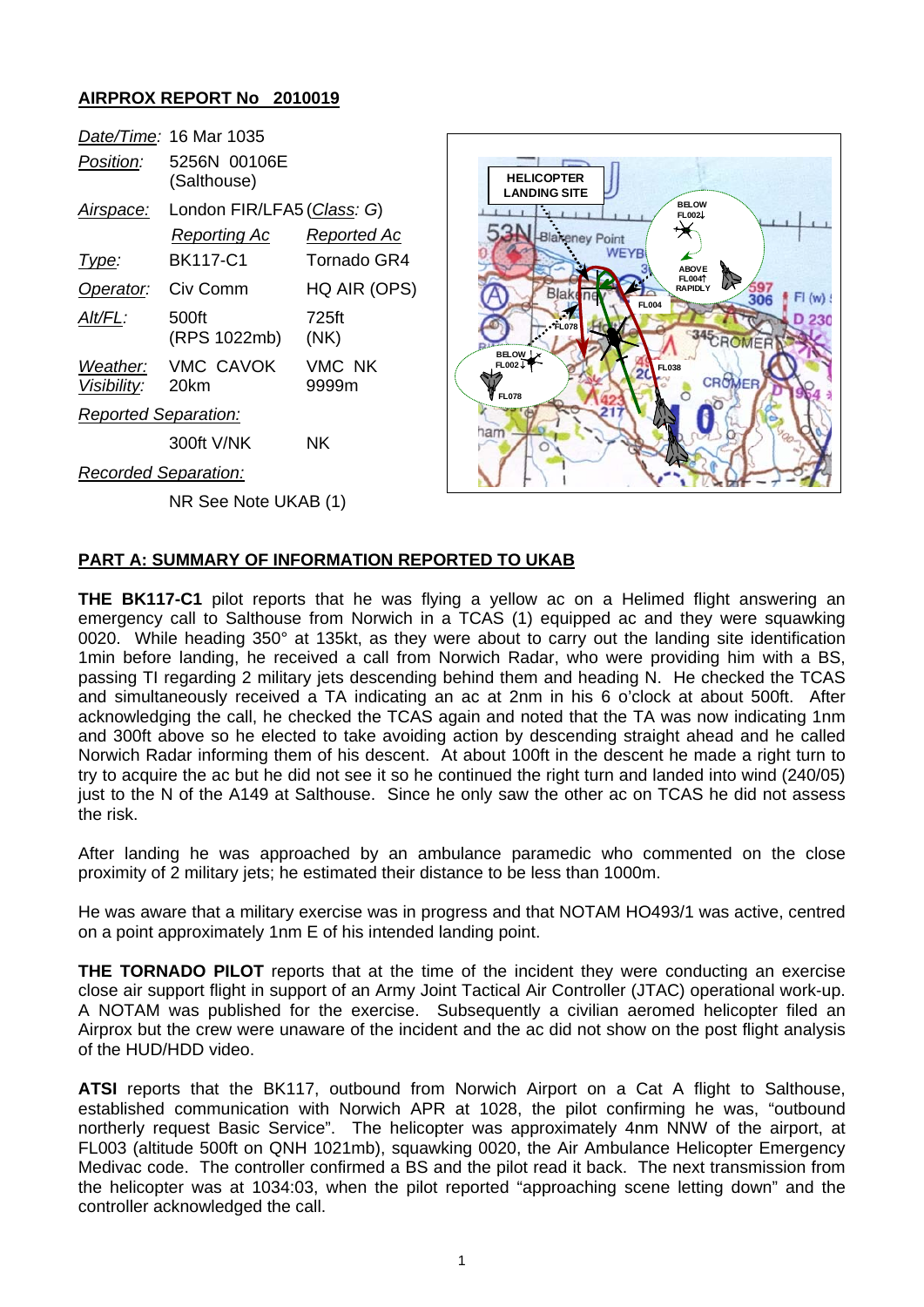Shortly after the radar recording shows an ac (the subject Tornado) tracking NNW at high speed, 7.1nm SE of the BK117 but there is no Mode C displayed on either ac at the time. At 1034:25, the controller asked if the helicopter was still on the frequency and after confirmation from the pilot, he passed TI, "Roger military aircraft in your five o'clock range three miles northbound passing one thousand four hundred feet in descent it's two aircraft fast moving in about a three mile trail now passing a thousand feet in your four o'clock". Probably due to the helicopter's low level, there was no acknowledgement of this call heard on the RTF recording, but in his written report the pilot stated he received and acknowledged the transmission. At this time the radar recording shows the BK117 at FL002 (400ft) and the closest Tornado 4.5nm SE of it at FL022 (2400ft) and thereafter, the Tornado continues to close on the BK117. Five sec later the BK117 is at FL002 (400ft) and the Tornado is 3.9nm SE at FL016 (1800ft). The Mode C of the helicopter disappears at 1034:46 when the Tornado is 2nm SE at FL006 (800ft). Although the BK117 does not show on the radar recording at 1034:50, the Mode C of the Tornado, which is still tracking NNW, indicates FL004 (600ft); the Tornado subsequently, turns S and climbs.

The MATS Part 1, Section 1, Chapter 11, Paragraph 3.5, describes a BS:

'A controller with access to surveillance derived information shall avoid the routine provision of traffic information on specific aircraft, and a pilot who considers that he requires a regular flow of specified traffic information shall request a Traffic Service. However, if a controller considers that a definite risk of collision exists, a warning may be issued to the pilot'.

On this occasion, the controller observed the military traffic approaching and descending towards the BK117 and he reacted appropriately by issuing TI.

UKAB Note (1): The recording of the Cromer radar (5nm E of the position) shows the incident clearly. The Tornados are flying in line astern formation with the No 2 ac 1.8nm behind the leader who was squawking 3640 with Mode C. At 1034:21 they approach the helicopter landing site tracking 350° descending through FL038 just as the helicopter approaches the site from the S also tracking 350° and having descended to FL002. The helicopter continues to descend, passes over the site and enters a right turn disappearing below radar cover. It is not possible to determine how long the helicopter stays airborne (before landing) after it disappears below radar cover (possibly at about 300ft agl). The lead Tornado continues to descend to FL004 (800ft amsl/~600ft agl) and passes 1.46nm E of the helicopter landing site and commences a left turn and rapid climb to FL090 rolling out on S to pass 0.8nm W of the landing site. The No 2 passes slightly further to the E 20 sec later but turns left, also onto S, and passes almost over the landing site but with no SSR displayed (presumably he follows his leader and also climbs rapidly).

**HQ AIR (OPS)** comments that the timely provision of TI and sensible reaction from the helicopter maximised the separation achieved, however this still caused the helicopter to be concerned although the separation distance was not eroded to an unsafe degree.

## **PART B: SUMMARY OF THE BOARD'S DISCUSSIONS**

Information available included reports from the pilots of both ac, transcripts of the relevant RT frequencies, radar recordings and reports from the ATC and the Tornado Operating authorities.

The Board noted the professional approach of the BK117 pilot, in that even on a very short notice emergency flight he checked the NOTAMs and was aware that one of them affected his flight. This NOTAM was not, however, a prohibition or airspace closure but a warning, and Members agreed that he had been justified to proceed 'with due regard'.

The Board also noted that, even though not required to do so when providing a BS, the Norwich APR Controller observed the potential confliction between the Tornado(s) and the Helicopter and warned